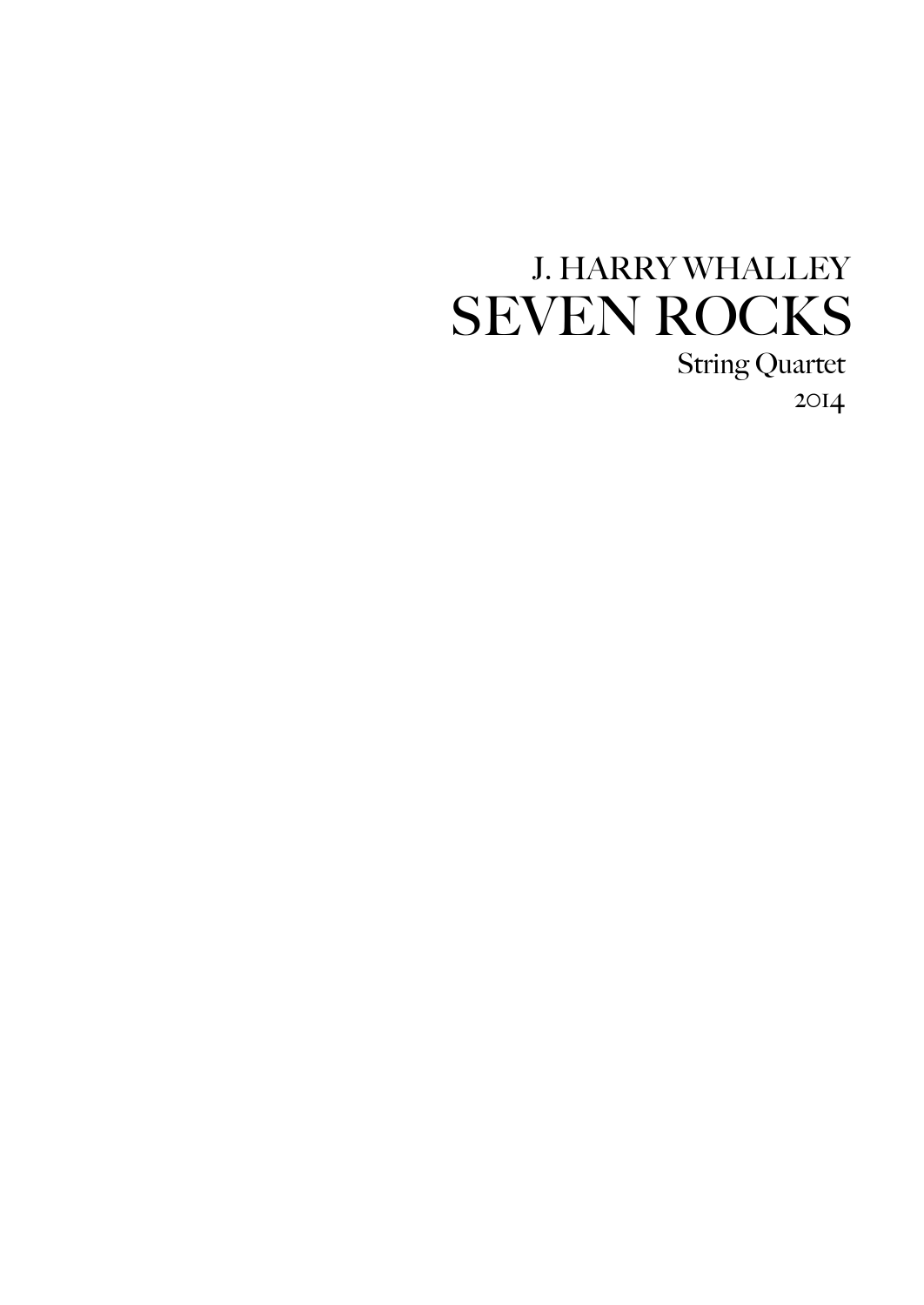In seven short movements, for strings and spoken voice, in which the compositional form of the music represents the processes that each rock undertook in its formation (Slate, for example, is formed of large, fairly featureless slabs with very sharp edges, so this is reflected in the musical texture). This form is further moulded by a more abstract appreciation of the landscape or rock mediated through the poetry of Norman Nicholson.

Commissioned by the Norman Nicholson Society with support of the Britten Pears Foundation, first performed in Millom Cumbria in St Georges Church by the Gildas Quartet in July 2015

Second Performance by the Gildas Quartet in Coventry as part of the INTIME Symposium, October 2015 with generous support through Kickstarter by:

Aitor De Las Heras Andrew Whalley Andrew Wilson Antoinette Fawcett Charlie Lambert Claire Blake Gillian Boyd Hilary Atkins Joan Saywood Kathleen Jones Rosemary Watkins Steven Alderidge Susan Hughes Willian Brian Whalley Anon Anon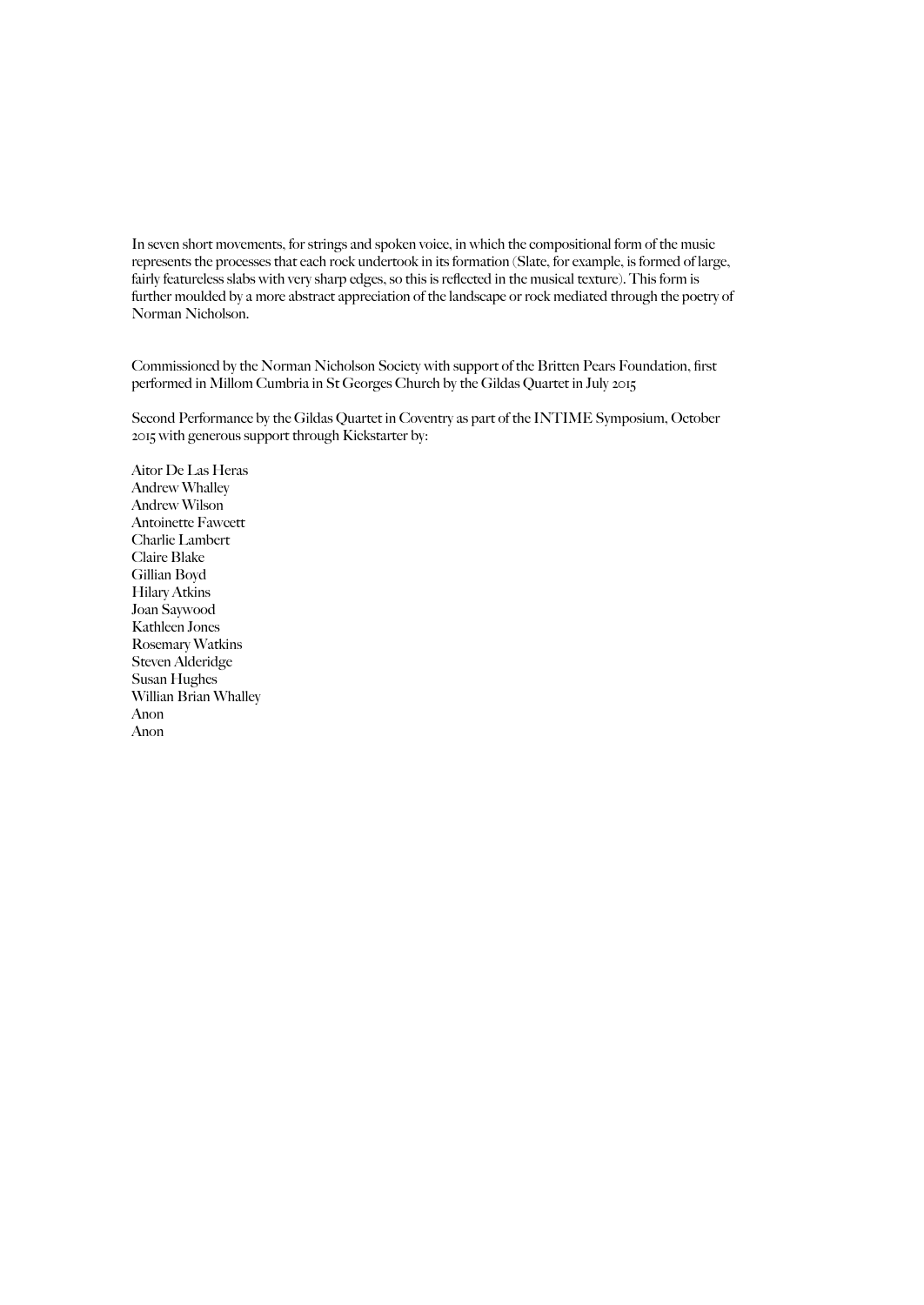## Seven Rocks

HARRY WHALLEY (2014)





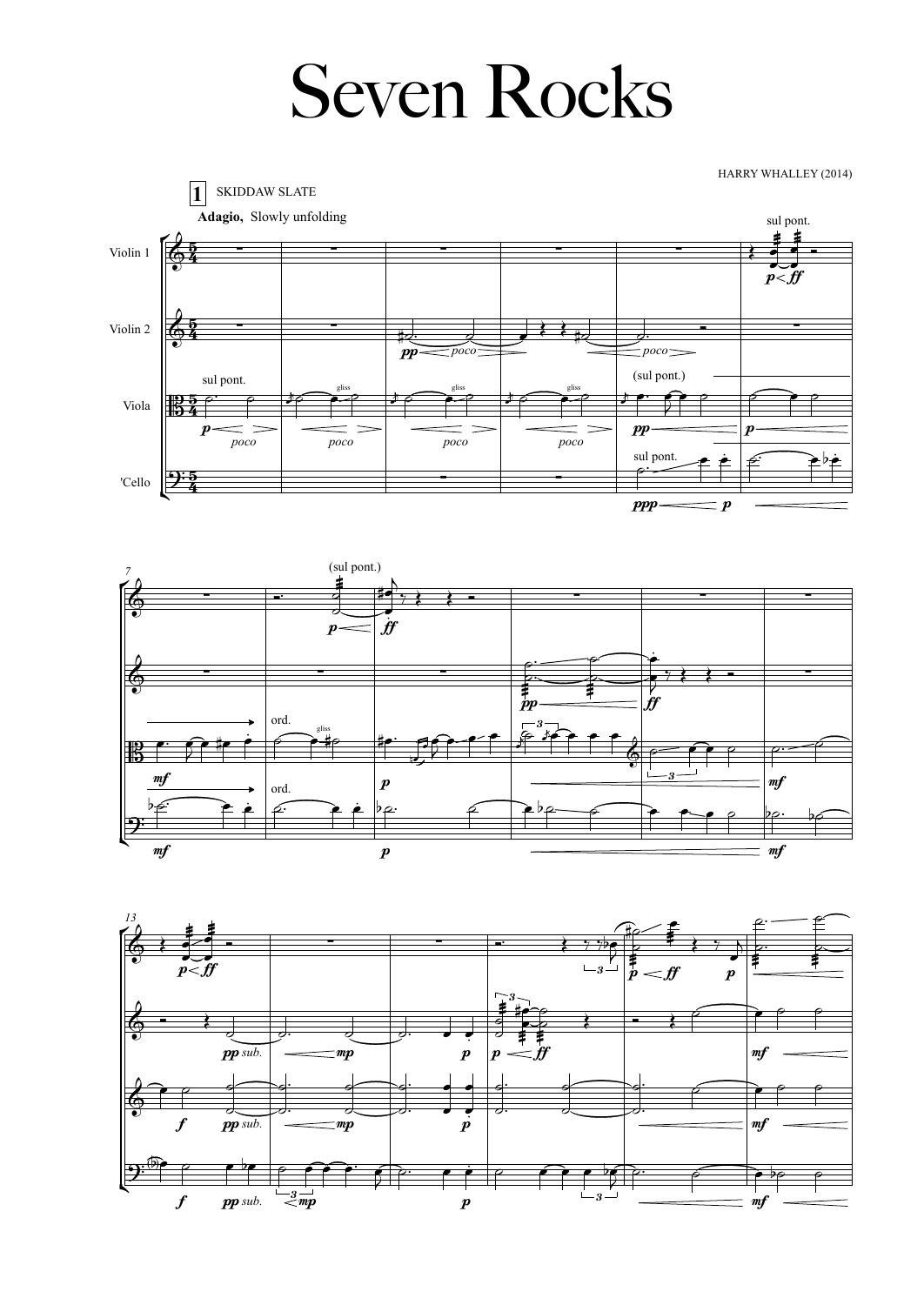



**2**SKAFELL ASH

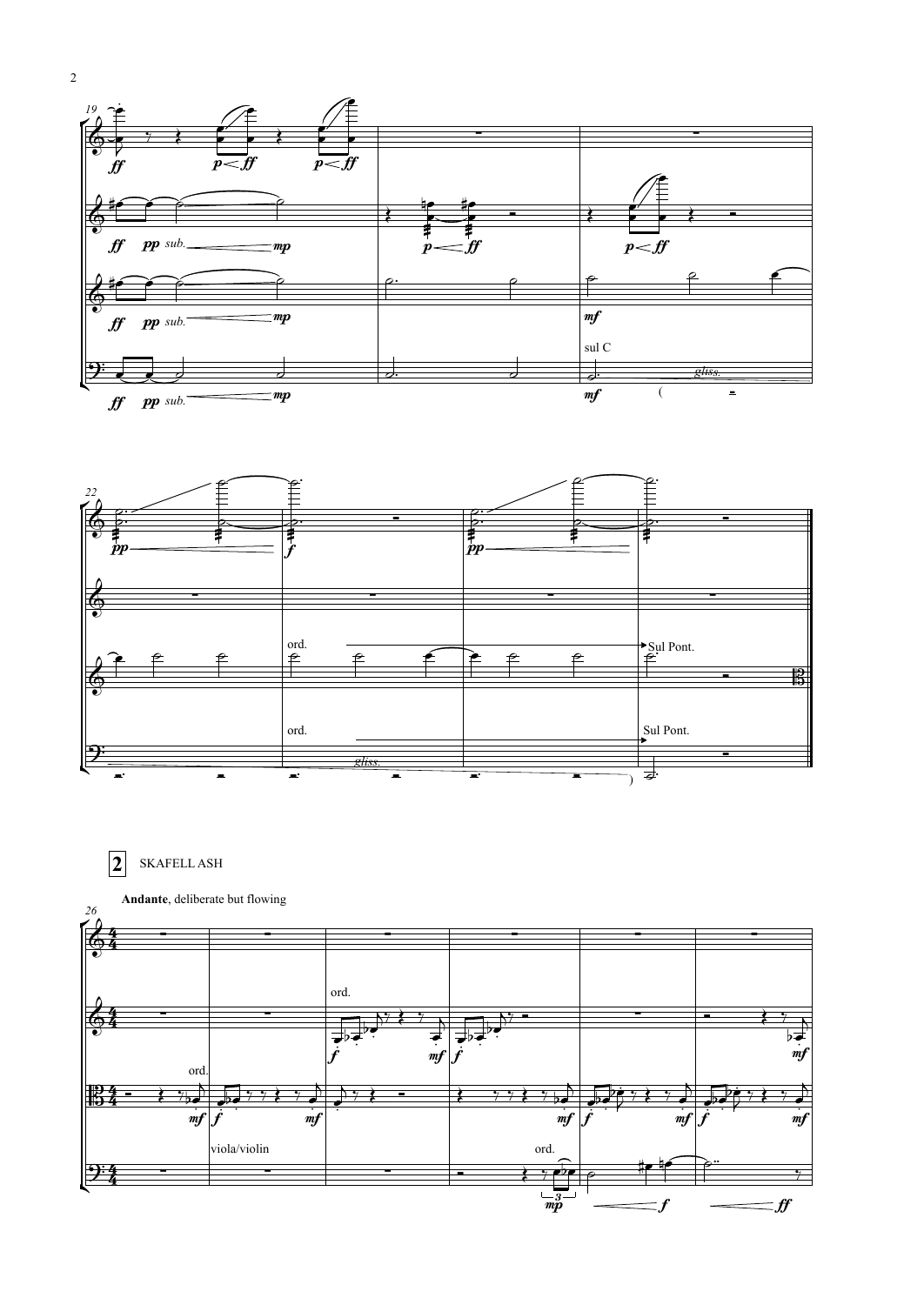



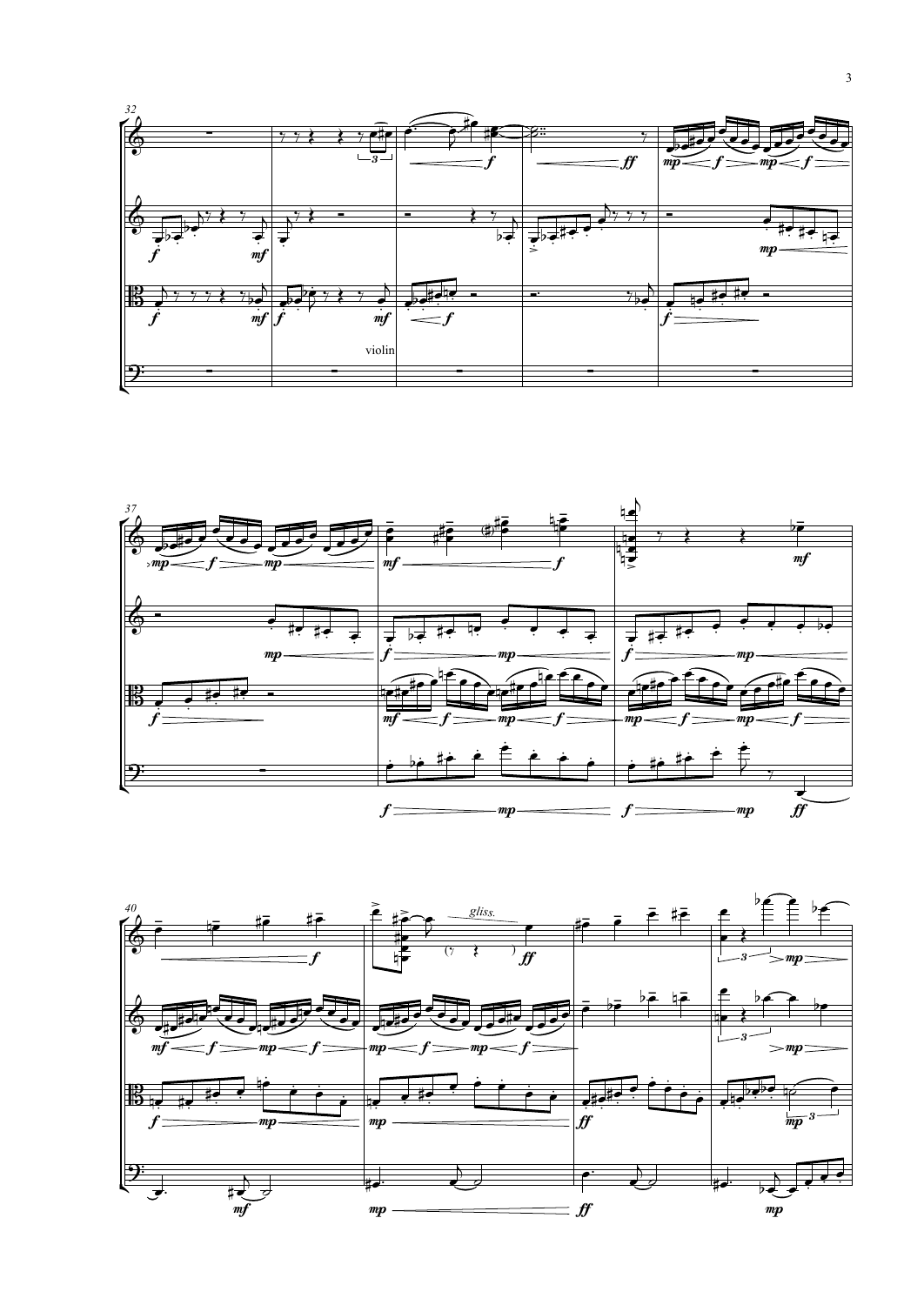



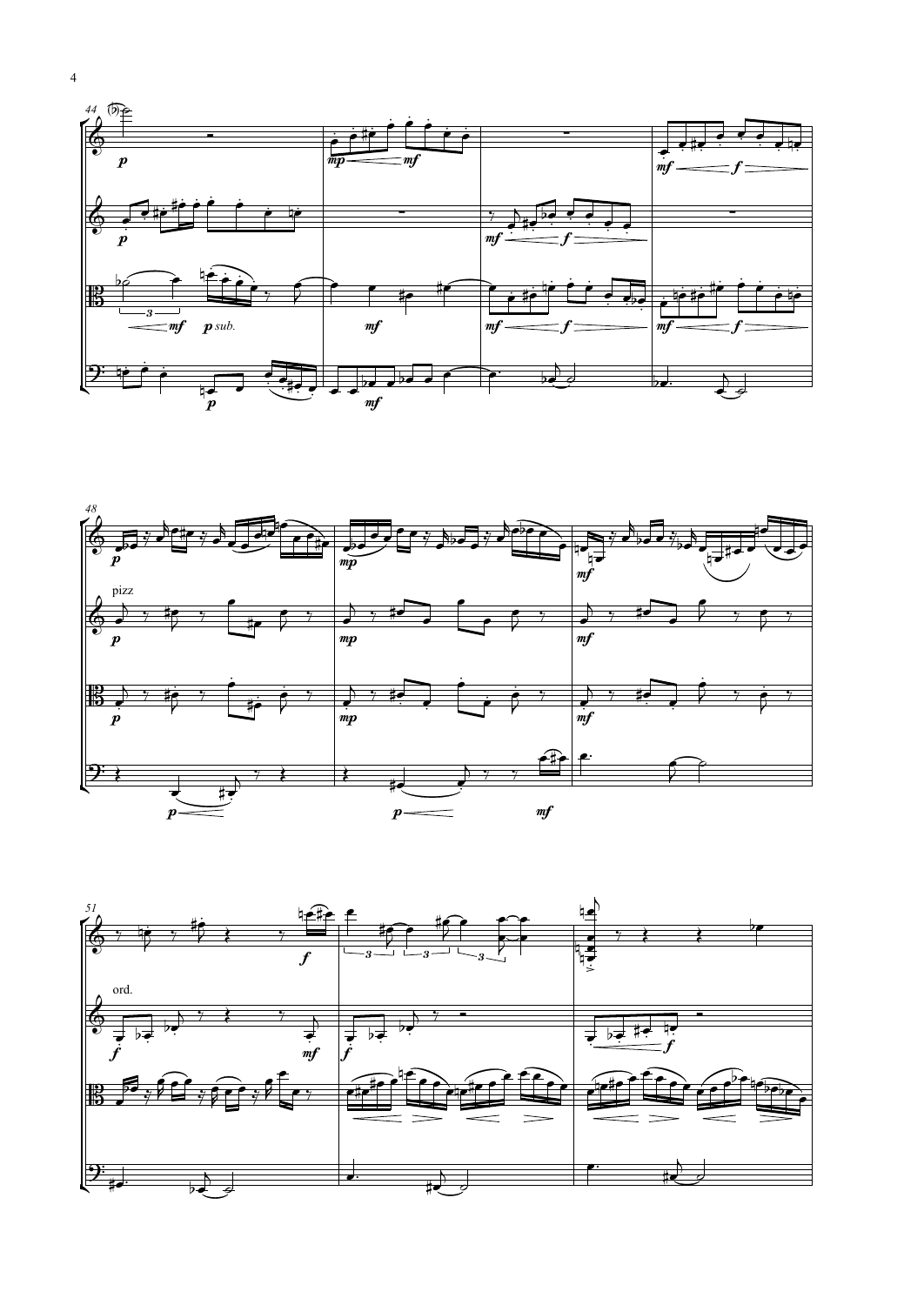



CONISTON FLAG

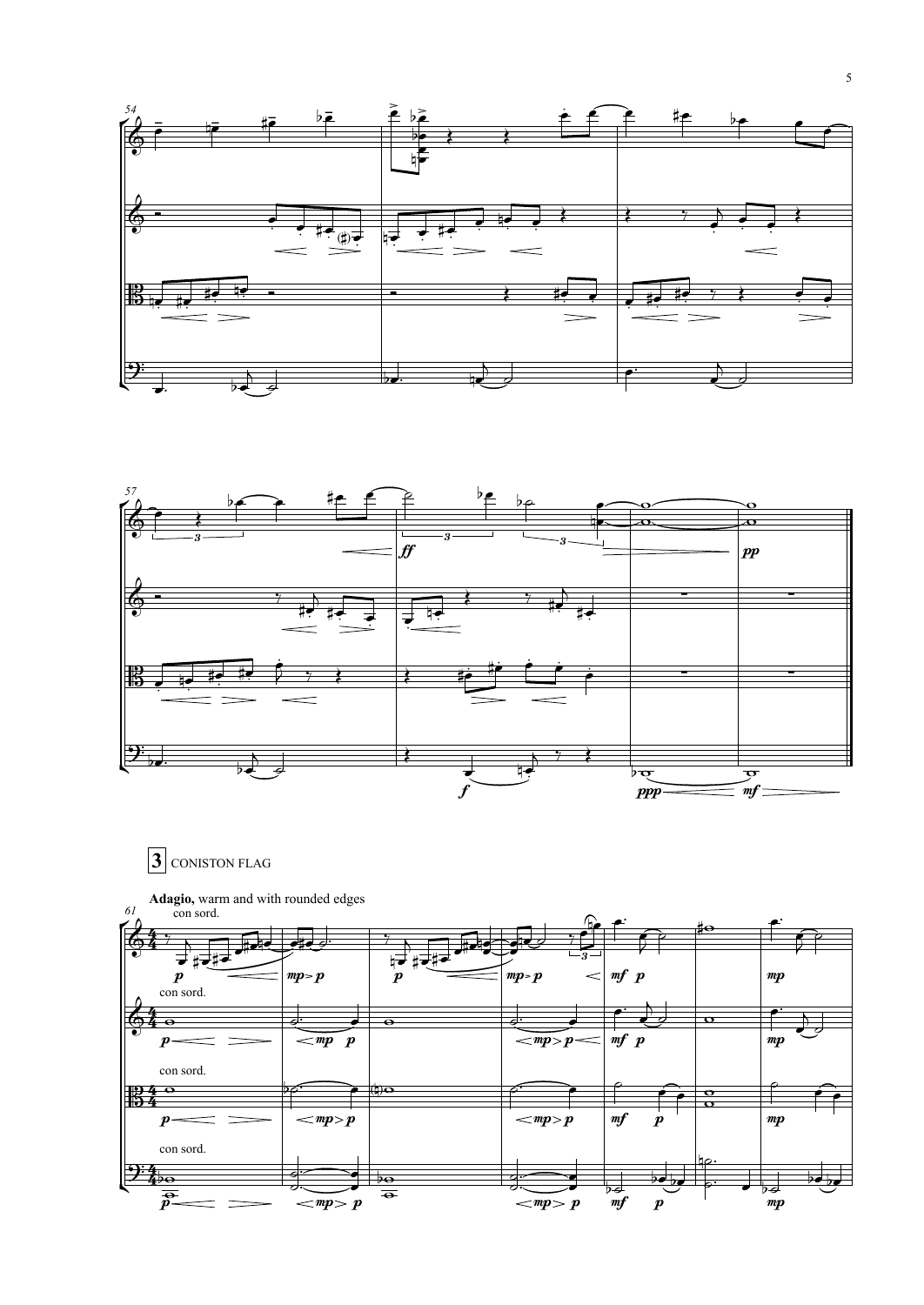



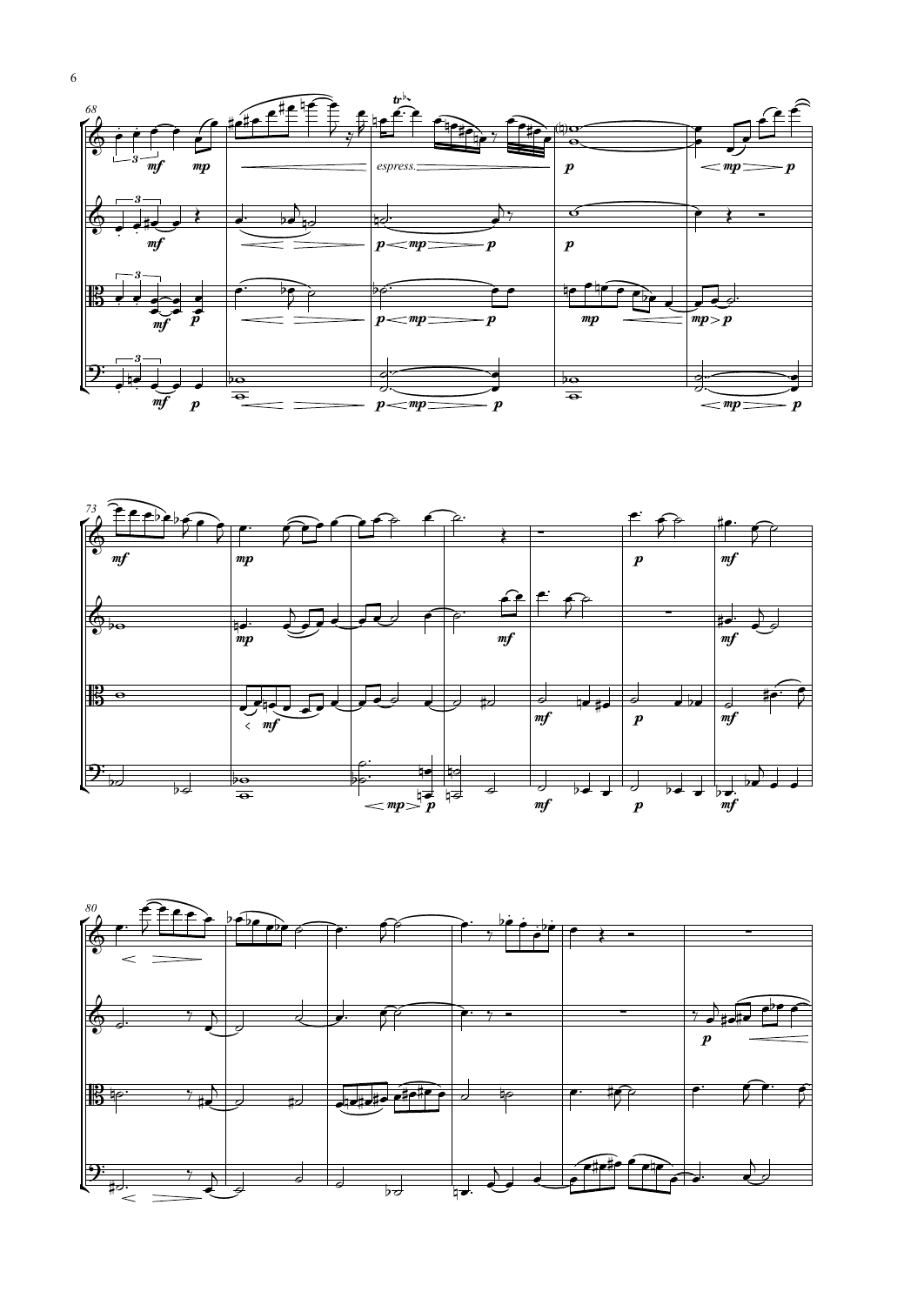

**Moderato,** hard and cold (c.  $=110$ ) **4** ESKDALE GRANITE



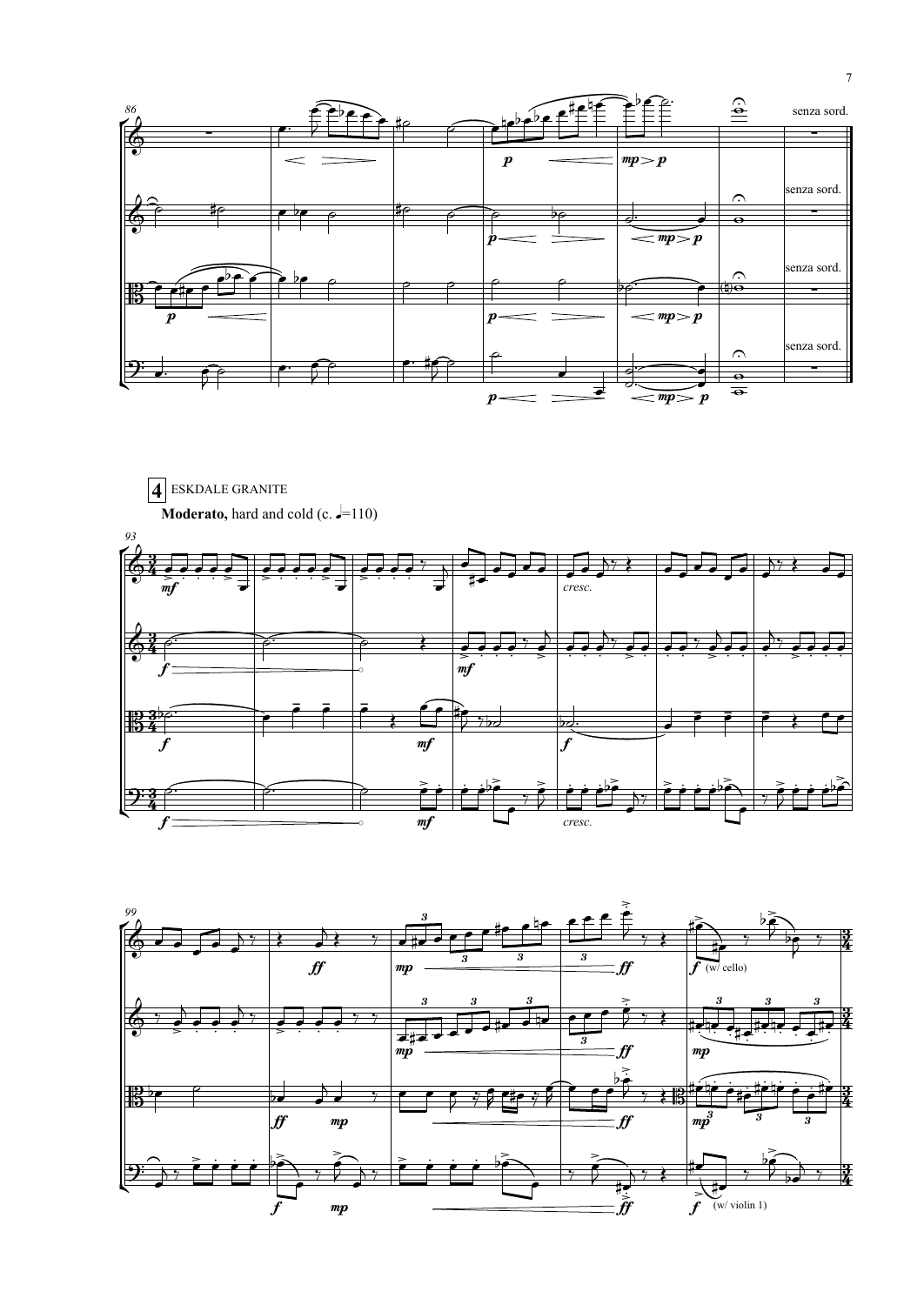



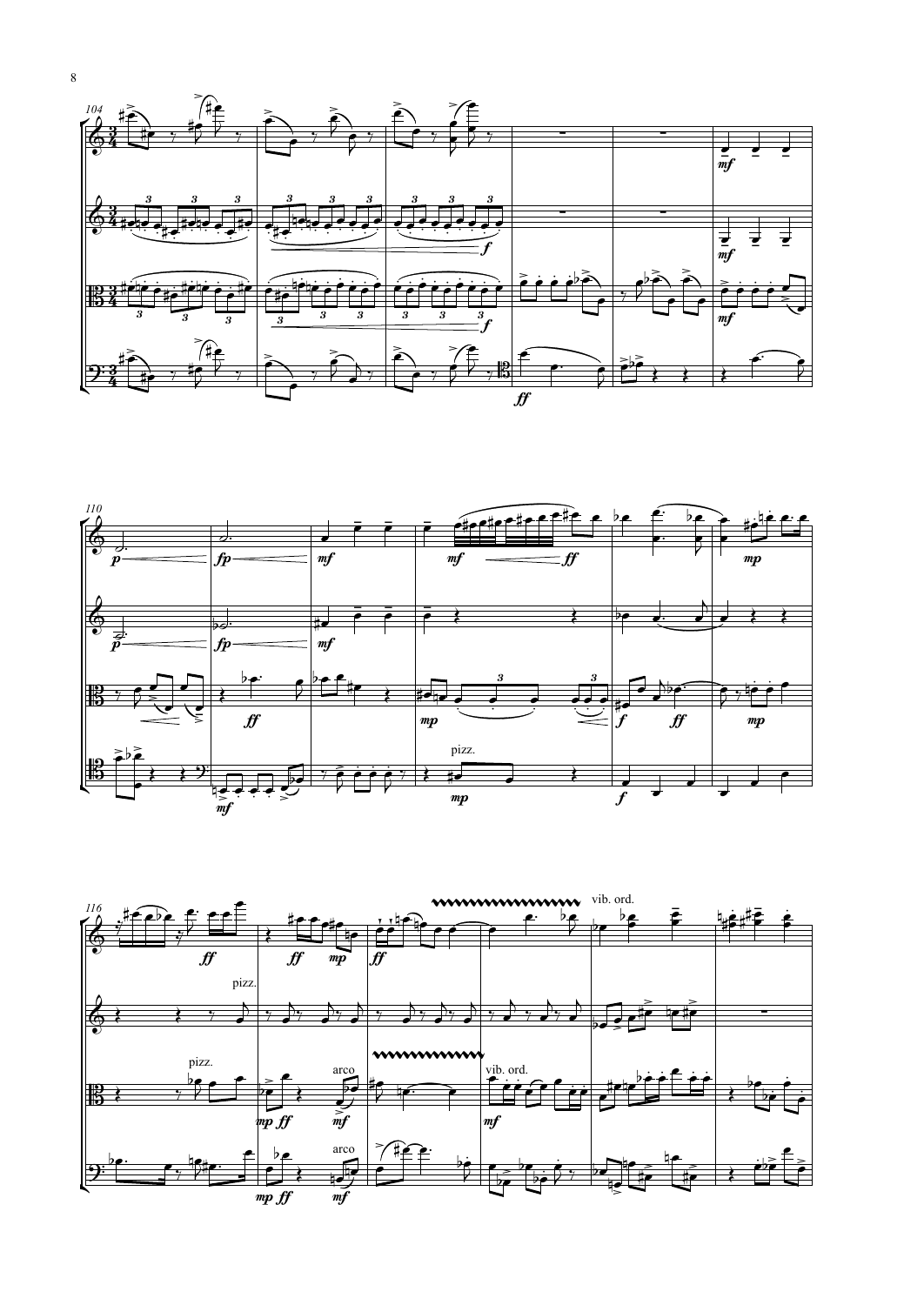



A tempo  $\left(\right)$ =110)

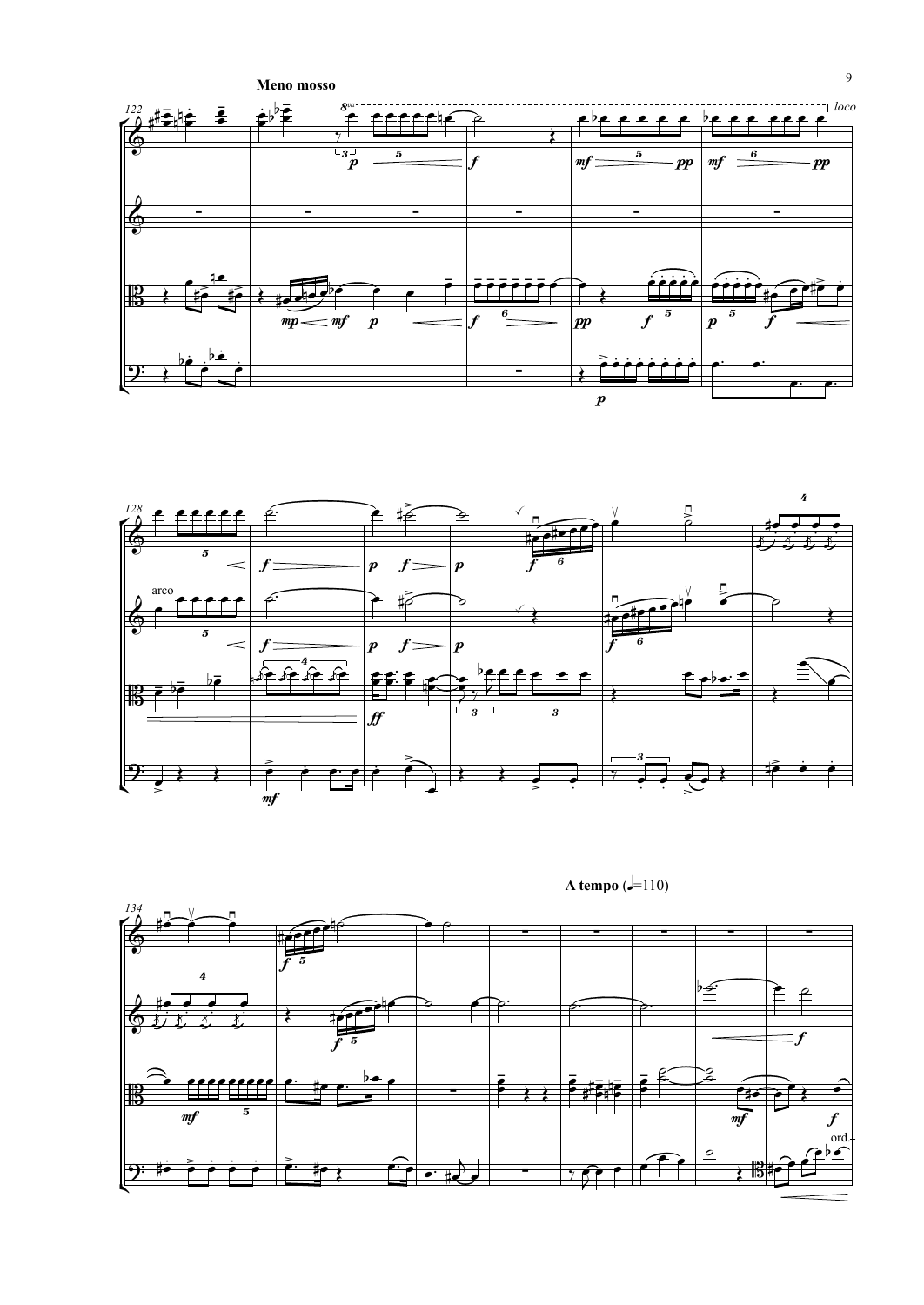



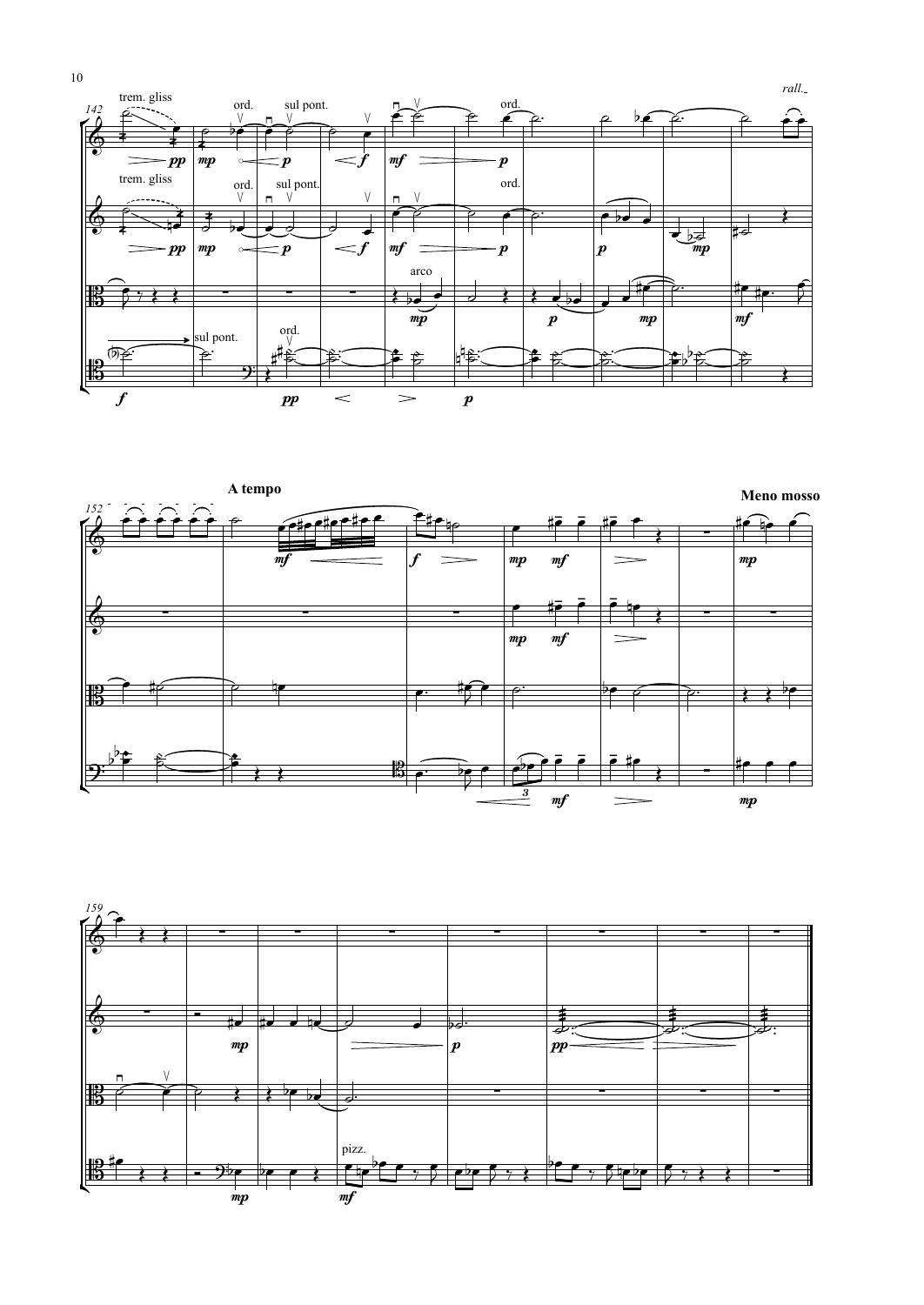MOUNTAIN LIMESTONE





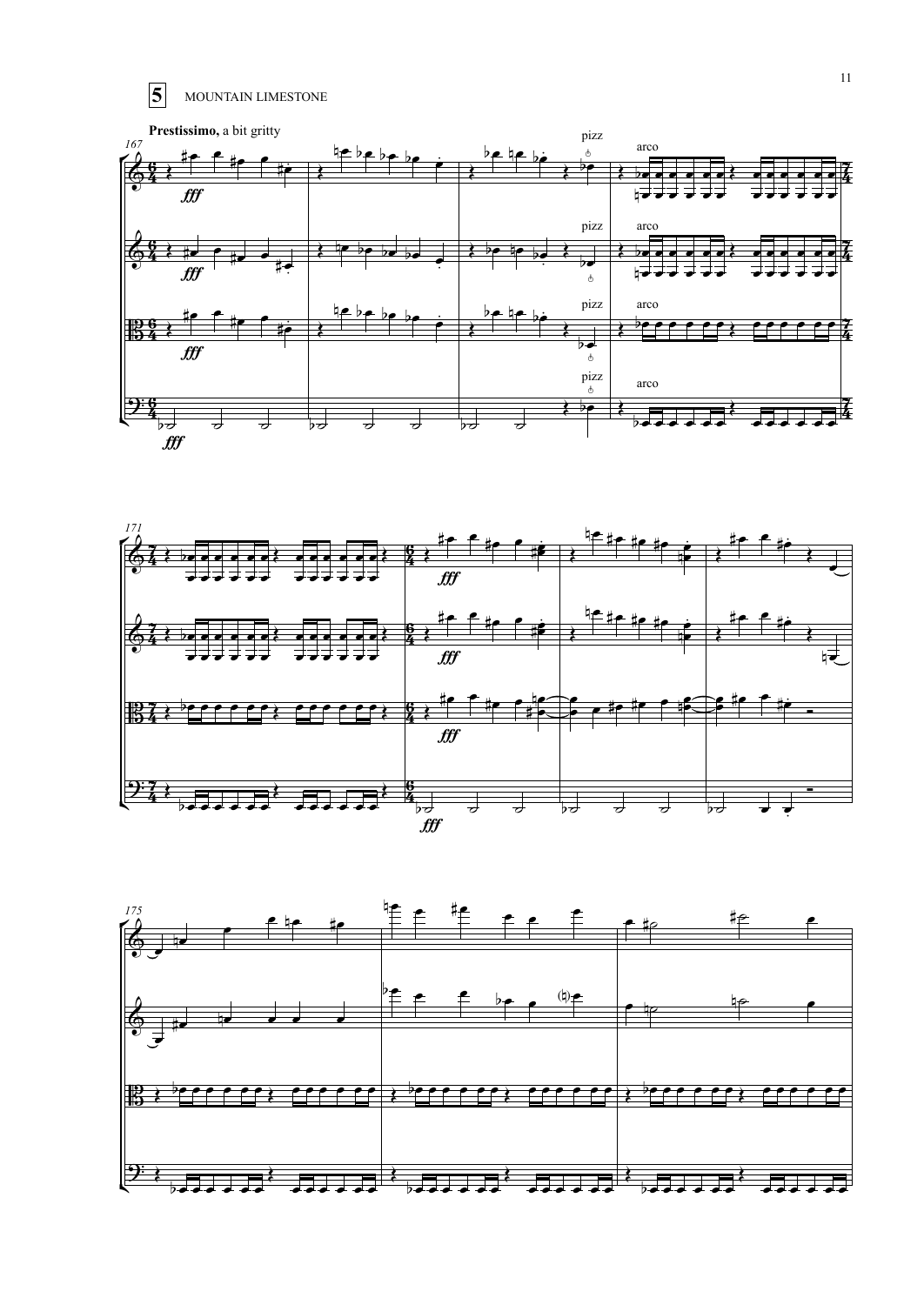



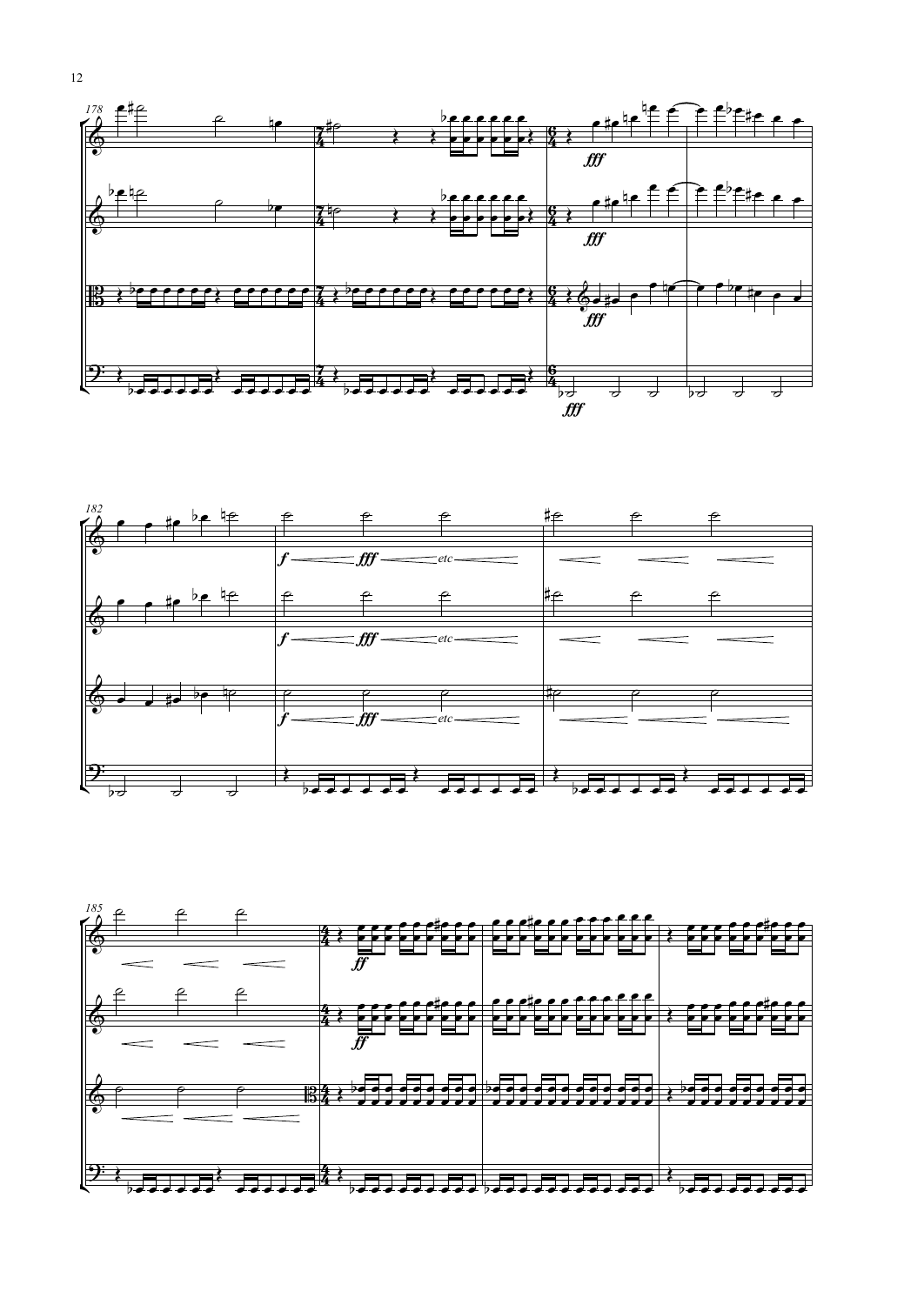



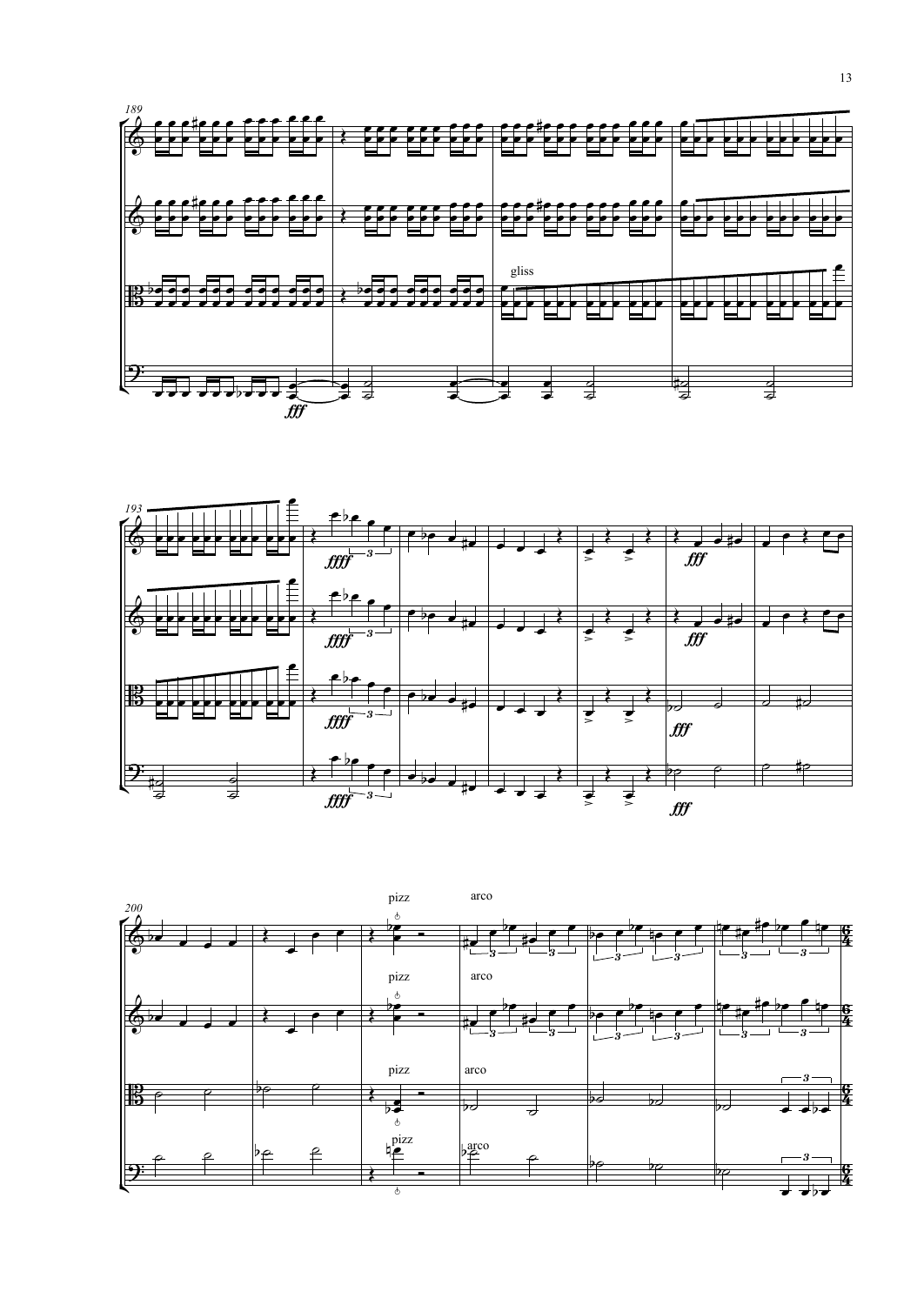



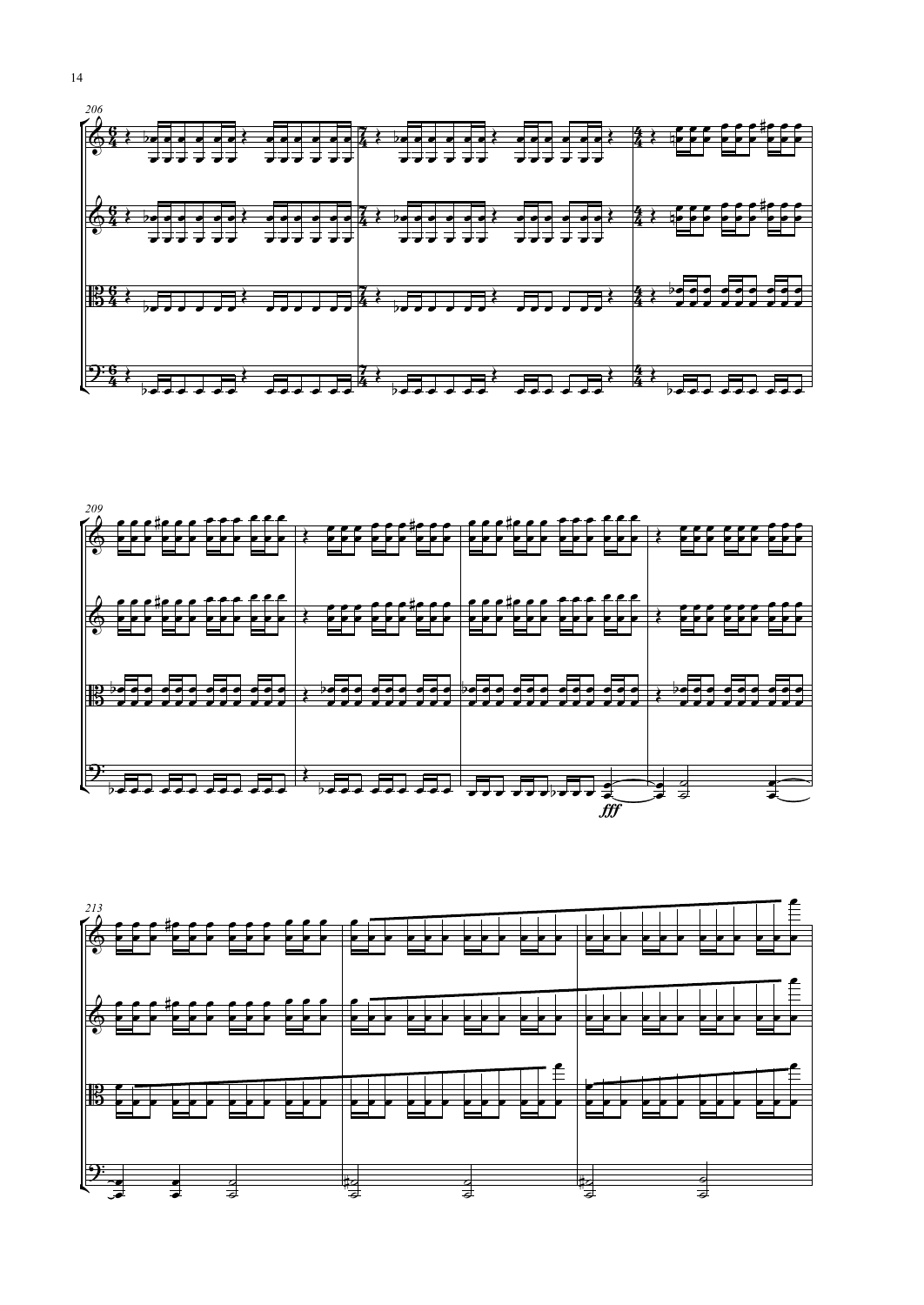

$$
\boxed{6}
$$

MARYPORT COAL

<sup>c</sup>. <sup>q</sup>**=60** Building and Compressing



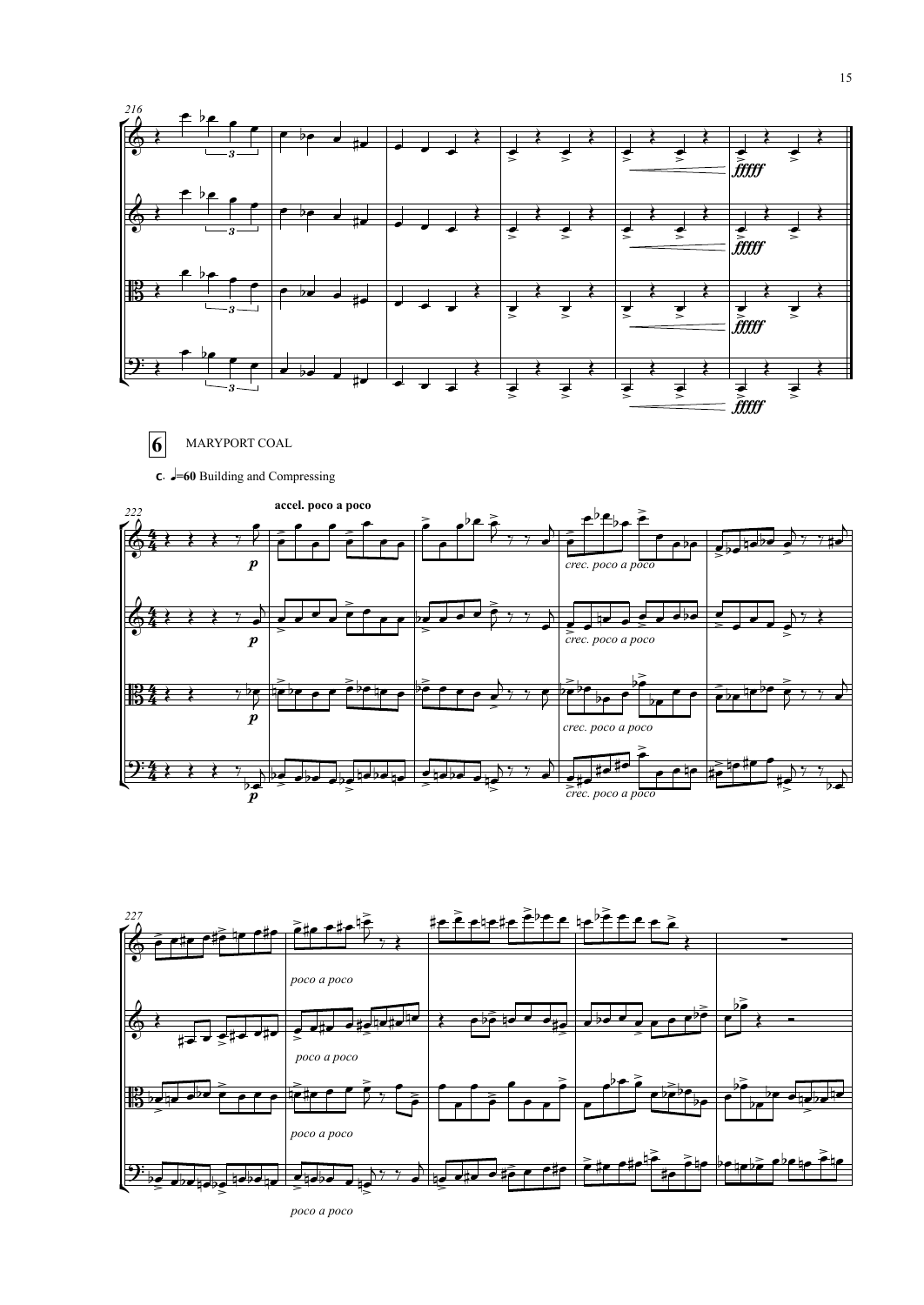



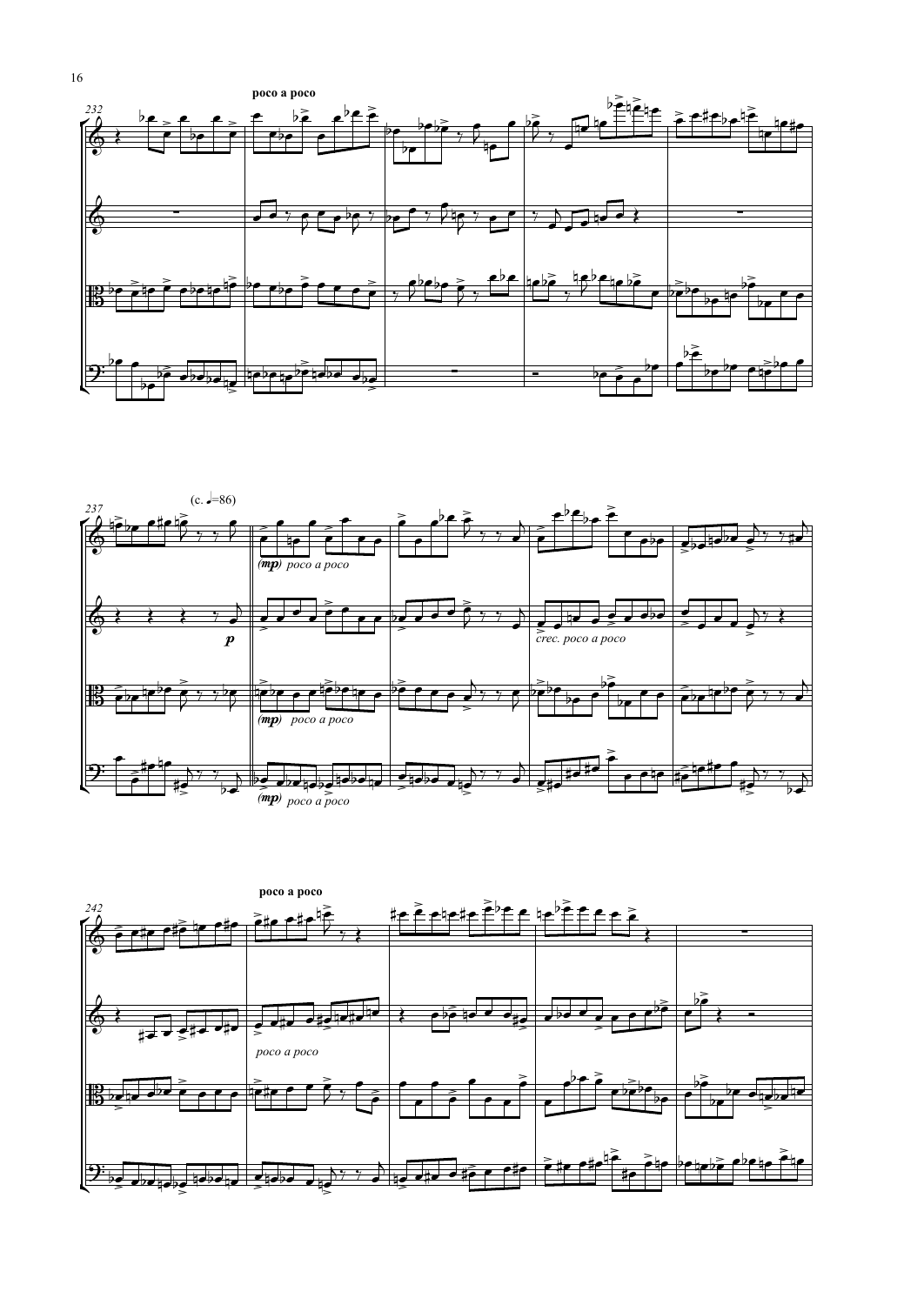



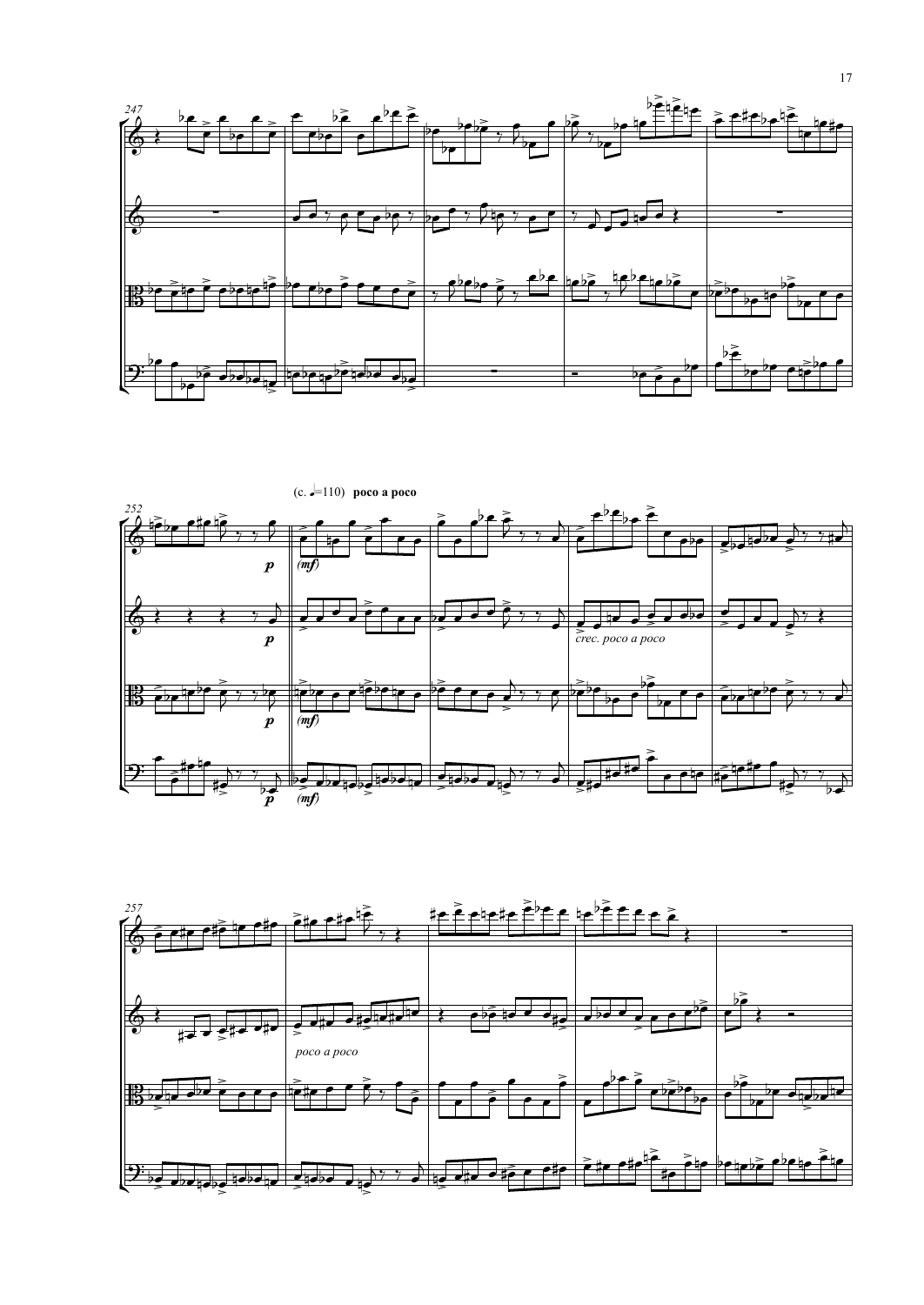



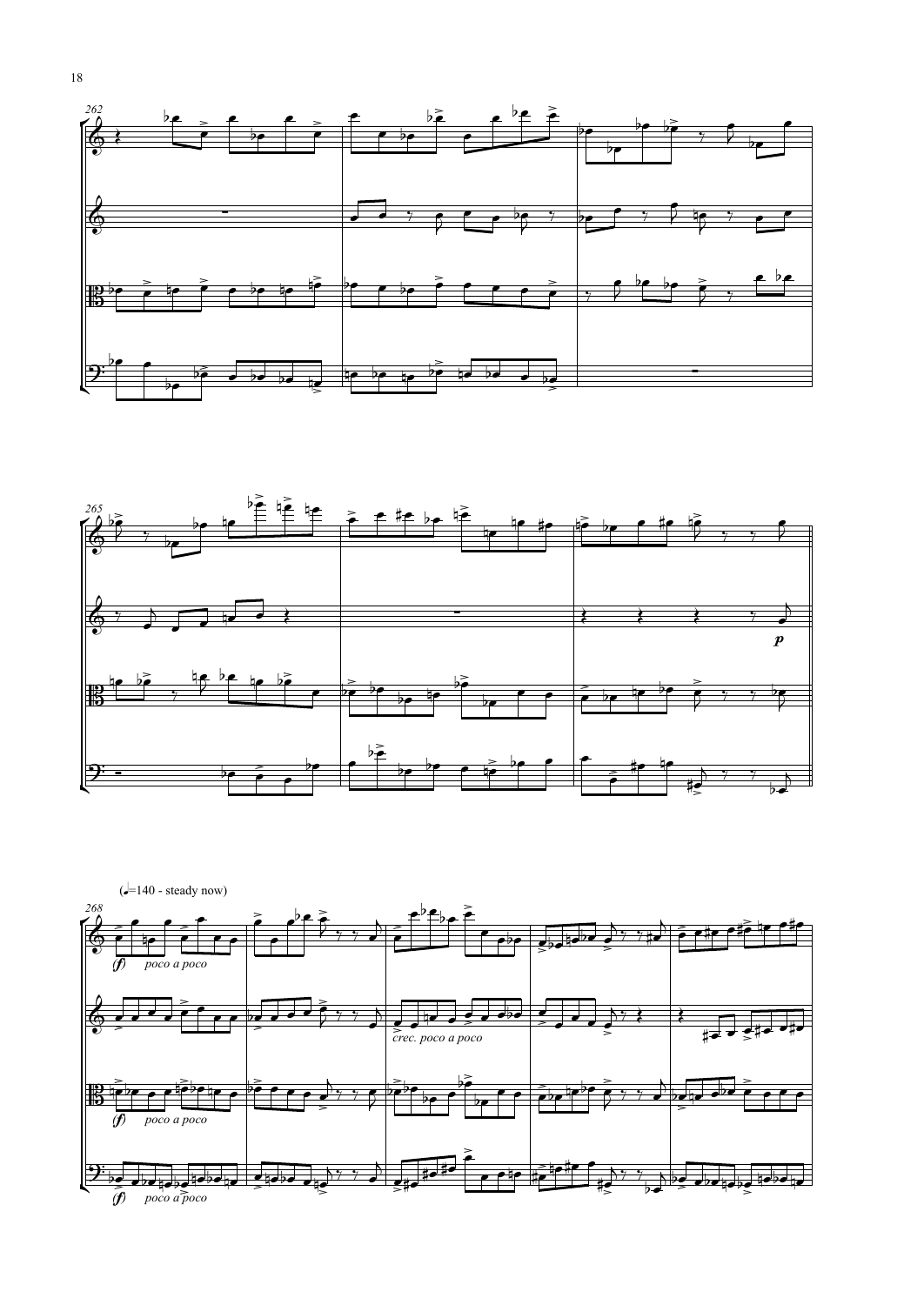



7 ST BEES SANDSTONE

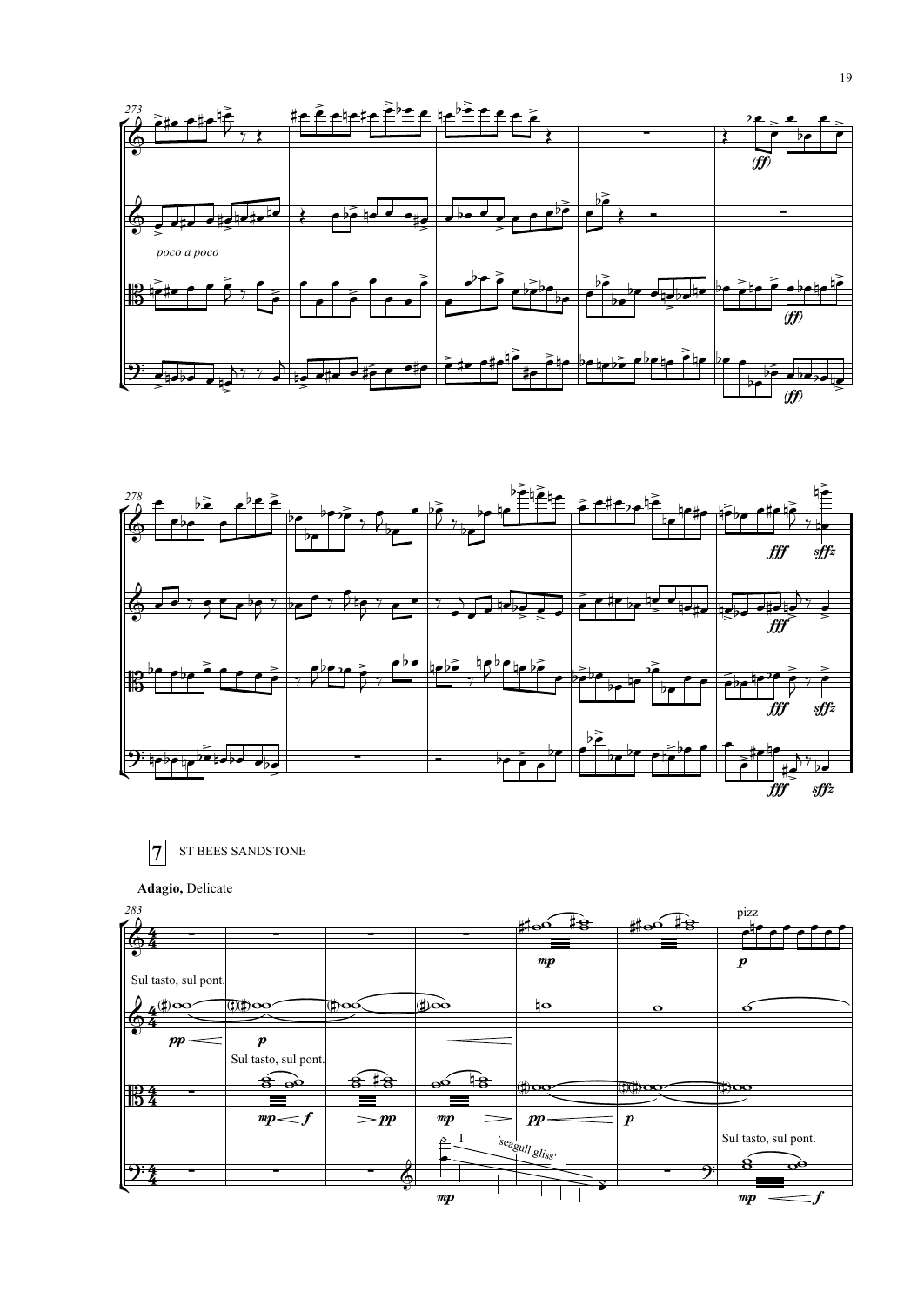